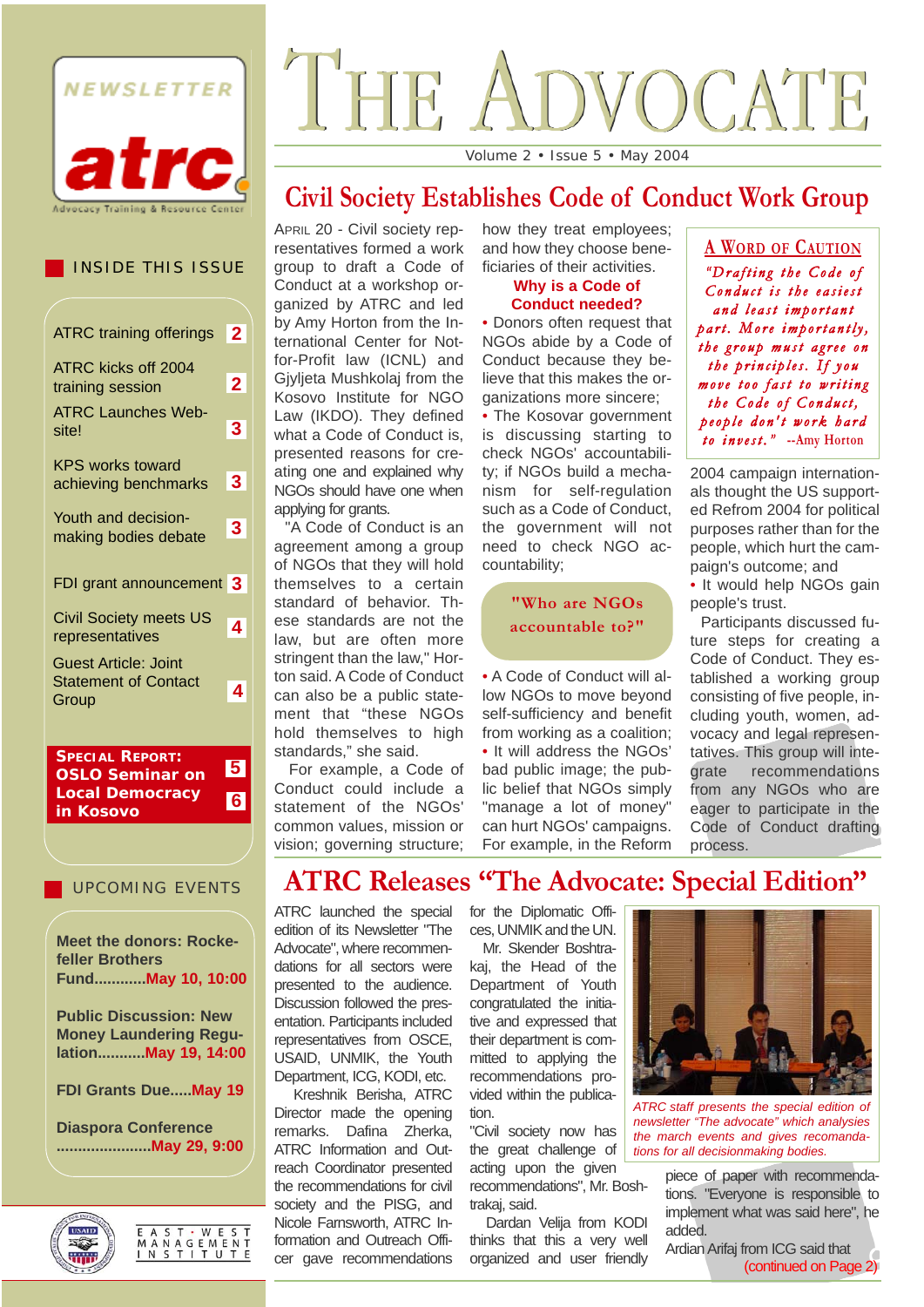# **"The Advocate: Special Edition" Continued**

"Local institutions should not ask for more competencies but more competence as quoted in their recent report on events.

OSCE representatives elaborated on revised strategy undertaken by their organization. They said that their future programs will concentrate more on youth developments programs and projects for minority integration.

Some of recommendations mentioned in report were as following:

### **For civil society:**

-show real Kosovo (condemn violence publicly);

-be the people's voice (become actively involved in making Kosovo's voices heard);

-be accountable (hold themselves accountable to a higher standards of transparency, accountability and self-evaluation); -improve communication (improve communication with the Serb community both locally and regionally);

-apply pressure for progress (engage itself more in building new institutions and influencing economic, social and political issues through advocacy); and

-educate society (speak with parents, teachers and Ministry of Education to better educate society about the positive aspects of a multi-ethnic society). **For PISG:**

-build capacity for the future (if the PISG can prove they are capable of managing their current responsibilities then the international community will be more convinced to hand over additional competencies);

-develop a strategy (the strategy should specifically address issues related to the role of the international community, privatization, minorities, parallel structures, relations with the Serbian government, etc.);

-work directly with Serbia (initiate an open dialogue with Serbia, especially to negotiate on delicate issues such as missing persons, parallel structures and Kosovo's final status);

-improve information-sharing (build relations with the people, KFOR and UNMIK);

-be held accountable (reshuffle the cabinet based upon failures to act responsibly); and

-take responsibility for protecting minority citizens (the government must build a relationship both publicly and internally with minorities in Kosovo). **for UNMIK:**

-hold people accountable (be more transparent and accountable);

-reevaluate strategy (communicate a clear strategy and deliver it);

-stimulate economy (focus mostly on stimulating economy);

-improve information (improve intelligence communication between itself, OSCE and local police); and

-cooperate with and assist Local Authorities (on political terms, UNMIK must have a genuine partnership with the government).

### **for UN:**

-assess UNMIK (the Security Council must establish an independent body to investigate the recent events in Kosovo and make public its findings);

-assure UNMIK functions (establish a permanent local monitoring body that assesses the progress and job performance of UNMIK and OSCE); and -make real decisions (UN must change its role from an arbitrary to proactive and facilitative institution).

# **ATRC Training Program Kicks Off 2004 Training Season**

MARCH/APRIL 2004 - ATRC organized their first Training Week for Kosovar NGOs this year. The trainings primarily targeted potential Kosovo NGO Advocacy Project (KNAP) grantees. The first two-day training workshop focused on Successful Steps for an Advocacy Campaign. The second two-day training workshop focused on Personal Communication Skills and Working with the Media. Participants included 29 NGO leaders, members and volunteers from various geographical regions in Kosovo. Thirty-eight percent of the participants were men, 58% women and 3% from ethnic minority groups. Two KNAP training

of trainers (ToT) participants, Arjeta Rexhaj and Amir Haxhikadria provided the first training. Florin Kelmendi, a trainer from RTV2, and Ilir Begolli, a KNAP ToT trainer led the Media Workshop. Trainers provided participants with written materials, including

the "NGO Guide to Working with the Media" and the "Advocacy Training Manual," two manuals published by ATRC.

During these trainings:

• Participants acquired a clear understanding and basic skills for advocacy and working with the media;



*Arjeta Rexhaj conducts a group work exersize with participants in one of advocacy training held in ATRC.*

> • Participants developed concrete ideas of advocacy efforts that they could undertake to benefit their communities; and

> • Participants improved their individual communication skills, particularly related to communicating with an audience and the media.

# FDI, provides the following training workshops:

ATRC, in partnership with

**ATRC Training Offerings**

Available Trainings

- Introduction to Advocacy
- Successful Steps for an Advocacy Campaign
- Personal Communication Skills and Working with the Media
- NGO Management
- Strategic Planning
- Gender Awareness

### Special Trainings

- How the Government Works
- Presentation Skills
- Public Speaking
- Intermediate Public Policy Analysis Course
- Ethics and Values in Advocacy Work
- Creative Thinking and how to apply that to advocacy work.
- Mediation and Conflict Resolution.
- Accountability and Reporting
- Project Management
- Fundraising techniques

For further information about ATRC Training Programs, please contact the Training Program Manager, Natyra Zhjeqi at: 038 244-810 or by e-mail at natyra@advocacy-center.org. More information is also available on ATRC's website:

www.advocacy-center.org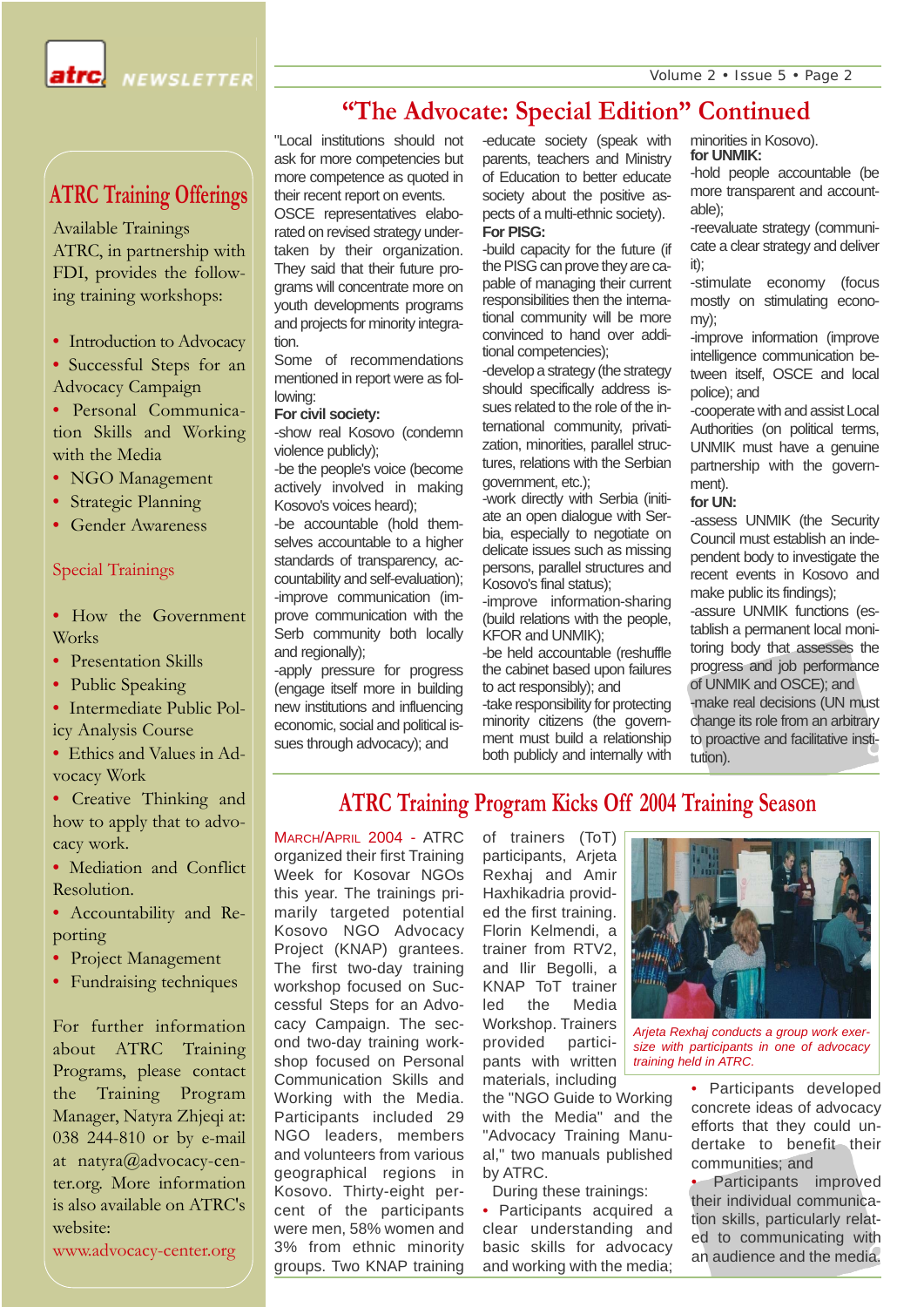Volume 2 • Issue 5 • Page 3



**NEWSLETTER** 

# **Kosovo Police Service Works towards UNMIK Benchmarks**

**ATRC Launches Website!**

> See the new home page.

Download the latest ATRC newsletter.

Get information on the recent election reform campaign.



# **FDI Announces Grant Competition**

FDI invites NGOs to apply for Kosovo NGO Advocacy Project (KNAP) grants. Projects submitted jointly by advocacy and think tank/policy NGOs will be given priority. FDI strongly encourages applicants to propose innovative approaches to working with the media to increase the impact of proposed activities. Grants ranging from €4,000 to €40,000 are available for anti-corruption, policy analysis and advocacy activities. Applications are due by **May 19**. For further information and grant applications please contact FDI:

**info@fdi-kosovo.org**

**JANUARY 2004 -** The Kosovar Research and Documentation Institute (KODI), a Kosovar think-tank, began researching Kosovo Police Service (KPS) reconstruction and reform, especially KPS' progress towards meeting UN benchmarks.

The first analysis of its kind, their FDI-funded report will analyze if KPS, as the institution responsible for law and order is meeting the UN benchmark specific to the rule of law: Standard 1. KODI has designed a questionnaire that will examine KPS' organizational profile, recruitment procedures, commanding and organizational structure, ethnic and gender representation, efforts towards achieving benchmarks, and challenges involved with the transfer of competencies from UN police to KPS.

such as UNMIK reports, newspaper articles, studies and analyses on KPS' structure in the region to compile the first draft of the report. KODI staff has also conducted interviews

with local KPS personnel. UN police - the international body - has postponed interviews because they require UN authorization to proceed.

Following the interviews, the first draft of the report will be sent to KODI's Board and to other relevant experts for review. KODI plans to organize a roundtable to present the draft to all participants, including KPS members, UNMIK Pillar I representatives, NGOs that deal with



*KPS and UNMIK police work toward reaching standards.*

similar issues, the Ombudsperson and minority representatives. The roundtable will serve as a brainstorming session to bring new suggestions to the paper. The final report will be delivered to all relevant institutions.

The report will help all responsible parties figure out KPS' role, function and progress towards achieving a very important benchmark for a democratic society: the rule of law.

KODI collected resources

# **Youth and Decision-making Bodies Debate March Events**

**APRIL 25 -** As part of their "No to Arms" campaign, the Kosovar Youth Council organized a debate on the violent March events at ATRC. KFOR, OSCE, the Ministry of Education and youth participated. The issues discussed included:

• Where do youth stand in relation to the March 17-18 events in Kosovo?

• What can be done to improve the current situation? • How can we prevent such negative events in the future?

• Are Kosovo institutions doing enough for youth?

"One of the worrying facts is that most of the protesters were high school students affected by the social-economic situation and ready to express their frustration through the wrong channels," one student said.

"I do not think that youth are responsible for what happened," Skender Boshnakaj from the Youth

Department in the Ministry of Education and Science said. "For a long time youth have been alone. The family, school and organizations do not provide the right support," he continued.

The KFOR representative said that

youth should concentrate on studying because rioting will only destroy their future.

Venera Llunji, Political Advisor for the Minister of Education denied accusations directed towards Kosovar institutions. "We are all responsible for what happened. We cannot blame school professors because students participated in the riots," she said.

Kosovo citizens are also responsible for security, KFOR representatives said. OSCE representatives dis-



*As part "No to Arms" campaign, the KYC organized a debate on the violent March events at ATRC.*

cussed the consequences of these events, future steps and ways to engage youth in finding solutions.

Robert Piper, Head of UNDP stressed that the international community needs to review its policy in Kosova. He highlighted the importance of a No to Arms campaign, especially for youth.

"No to Arms" funded by UNICEF and supported by Kosovo Police Service, the Youth Department and the Ministry of Education, Science and Technology.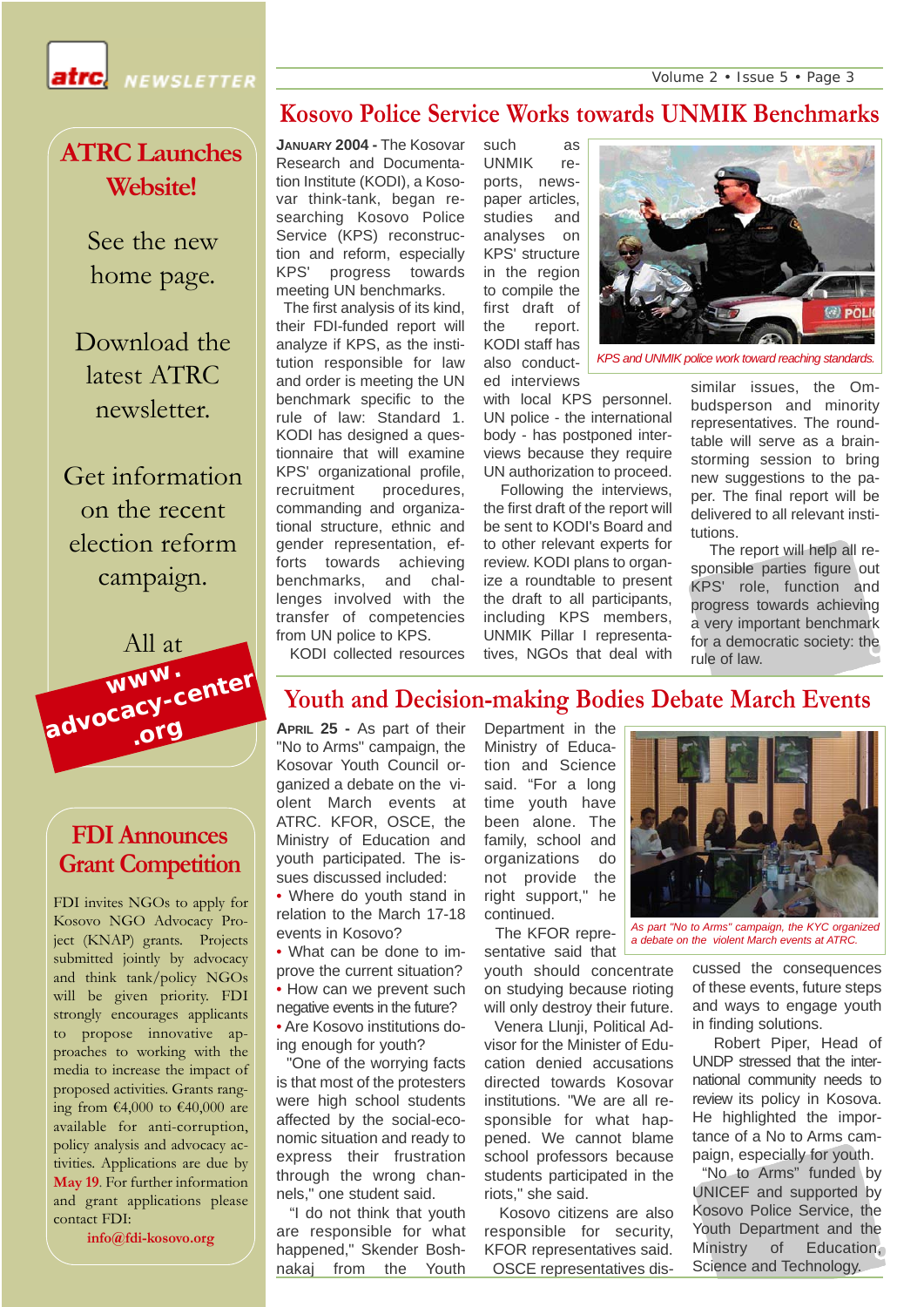Volume 2 • Issue 5 • Page 4

# **NEWSLETTER**



**Rr. Agim Ramadani Nr. 15 (formerly Ramiz Sadiku) 2nd Floor Prishtina, Kosovo**

**Phone: +381 38 244 810 Fax: +381 38 244 810 Email: atrcknap@yahoo.com**

# **Director**

KRESHNIK BERISHA keka@advocacy-center.org

# **General Manager** KIMETE KLENJA kimete@advocacy-center.org

**Training Manager** NATYRA ZHJEQI natyra@advocacy-center.org

# **Information and Outreach Officer** NICOLE FARNSWORTH nicole@advocacy-center.org

**Information and Outreach Coordinator** DAFINA ZHERKA dafina@advocacy-center.org

**Office Administrator** GANI ASLLANI gani@advocacy-center.org

## **Check out ATRC Library at**



**www.kosovolibrarynetwork.org**

# **Civil Society, US Office Representatives Meet, Reflect on the Current Situation**

APRIL 21 - Elbert Ransom, Theo Brown and Michael McClellan from the US office met with some prominent members of Kosova's civil society at ATRC to share general observations regarding the March events.

Mr. Ransom, a Black Civil Rights activist from the US, said that Kosovars should effect social change through nonviolence. Mr. Brown, a lecturer and former NGO activist, elaborated on steps that Kosovars should take towards reconciliation

• Political leaders and society need to express deep regret and repudiate violence, more strongly;

• Society must reaffirm its desire for a multiethnic community, especially to the minority;

• Society must create institutions for nation-building; • Society must use intereth-

nic dialogue to restore communication; and

• Society must find ways for people to work together on common problems, especially different ethnic groups.

Following these recommendations, some participants expressed their concerns. "How do we work with ethnic NGOs who joined Nationalistic

movements after the March events?" Sevdie Ahmeti from the Center for Protection of Women and Children asked.

"It is difficult to make peace in the Balkans because politics are involved. Serbian people are labeled as traitors if they show the will to cooperate with Albanians," Flora Macula from UNIFEM expressed her concerns.

Many NGO members referred to final status as the key to solution. "If the final status is not defined, Serbs will not acknowledge that



*Elbert Ransom, Theo Brown and Michael McClellan from the US office met with some prominent members of Kosova's civil society.*

their state is Kosova, not Serbia. As long as Kosovo is part of Serbia, they will feel more affiliated with the Serbian government" Xheraldina Vula from RTV21 said.

Mr. McClellan stressed that no matter what happens regarding final status, Serbs will still be dominated by the Albanian majority. He asked what the majority is willing to do to make Serbs feel safe in the future.

The participants agreed to have more of these meetings in the future and to include Serb representatives.

# **Joint Statement of the UN Contact Group for Kosovo Guest Article: Koha Ditore**

APRIL 20 - *[...] The UN Contact Group commits itself to changes in Kosovo. We shall meet periodically in Prishtina. We shall actively support the work of UNMIK, KFOR the PISG and greater cooperation between them. During our first visit, we had discussions with UNMIK, the PISG and Albanian and Serbian community leaders in Kosovo. We are meeting under the shadow of the violent attacks on people and property [...]. We strongly condemn the violence addressed towards the people of Kosovo,UNMIK and KFOR.*

*Last month's violence was a great obstacle for the vision we share regarding Kosovo's future: [...] a multiethnic Kosovo where all citizens live in peace and security. We reaffirm our commitment to the "Standards before Status" policy and the standards review process, which means setting a date for the full review by the middle of 2005 [...].* 

*We welcome the "letter of institutional and political leaders addressed to the Kosovo people on 2 April". We praise the leadership shown by Prime Minister Rexhepi in his reaction against the violence and that he offered a handto the affected communities.* 

*An overall plan should be established for the return of displaced persons. We welcome thegovernment's decision to allocate a million euros from Kosovo's consolidated budget for reconstruction.*

*We demand that Kosovo's political institutions work closely with UNMIK and KFOR to provide security for all communities. We appreciate that over 200 persons have been arrested, including some who were responsible for organizing the violent events.*

### **"***Last month's violence was a great obstacle for the vision we share regarding Kosovo***."**

*KPS needs more responsibility and more training, especially in crisis management. The Albanian part [...] compiled a report for UNMIK and the Contact Group regarding their action plan.*

*We ask Kosovo Serbs to fully rejoin the political process and to reenter the central and municipal political institutions from which they have withdrawn. This would facilitate progress towards all standards and improve the life of members of all communities. Also* *the Serb community should come with a report for UNMIK and the Contact Group.*

*[...] We call for UNMIK and the PISG to improve their cooperation so that privatization can move forward.*

*We believe that Kosovo undertook fundamental steps for establishing functioning democratic institutions - there is a functional presidency, government and assembly all elected through free and fair elections. The violence showed the inadequate behavior of some medias where newspapers' and TV channels' sensational reporting could have contributed to the violence. We appeal to UNMIK to be tougher on irresponsible journalism [...].*

*We hope that Kosovo institutions and all communities living in Kosovo will respond to this challenge, repair the damages and restart the project of creating a "Kosovo where everyone - regardless of ethnic, racial or religious affiliations - are free to live, work and travel without fear, hatred or hazard and where tolerance, justice and peace prevail."*

*Released by the US office following the Contact Group's meeting in Prishtina.*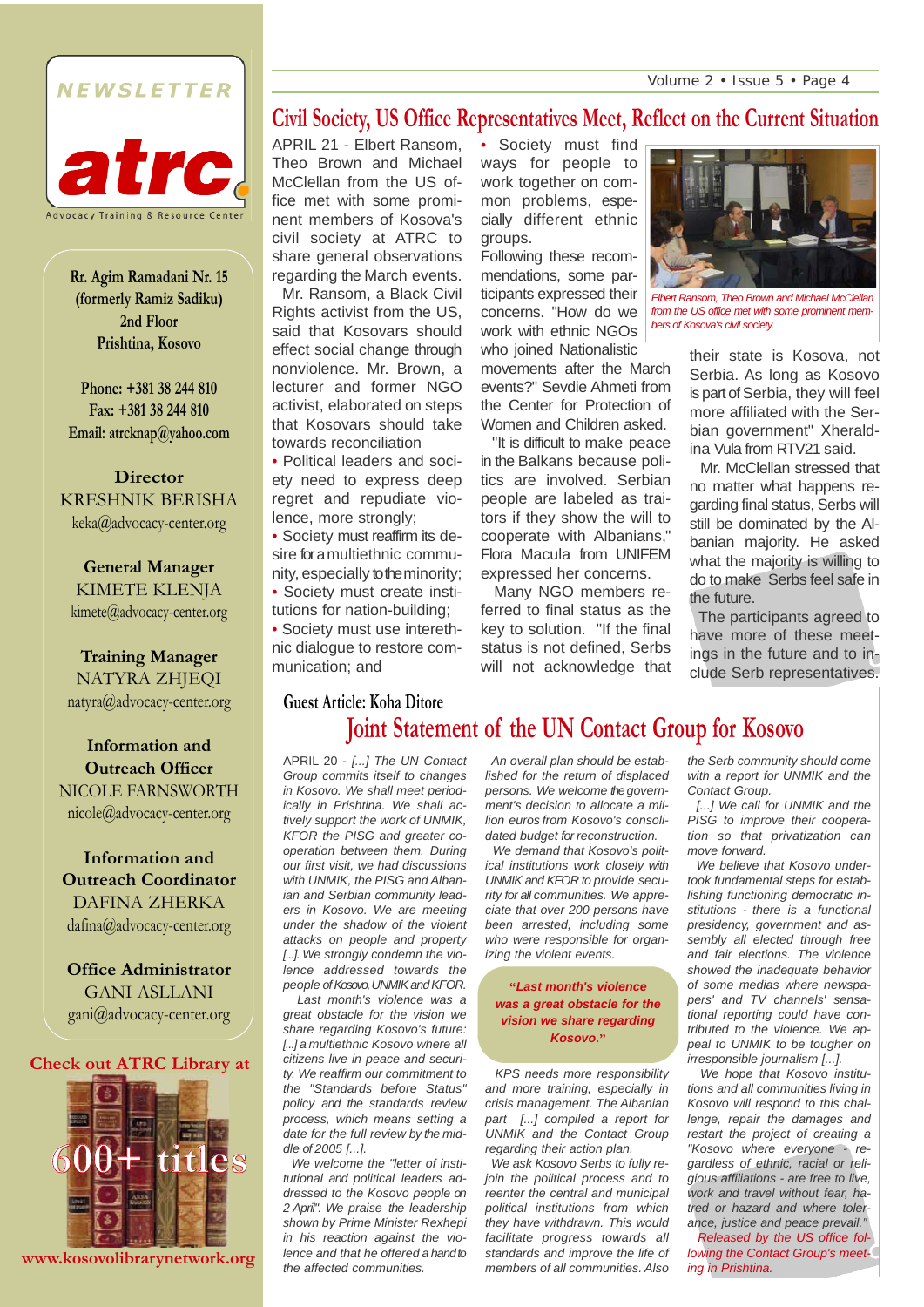NEWSLETTER



# THE ADVOCATE Special Report

# **Seminar on Local Democracy in Kosovo**

**Oslo, Norway, November 20-21, 2003 organized by International IDEA & UNDP**

# **Short Version of Summary and Recommendations**

The International Institute for Democracy and Electoral Assistance (IDEA) and the UNDP Oslo Governance Centre held a seminar on local democracy in Kosovo in November 2003, in part; to evaluate the UN's role in Kosovo and to develop recommendations that would be relevant for the future development in Kosovo and that could apply to other post-war contexts, as well.

In the spirit of promoting further dialogue and discussion on the important issues of local democratic governance in Kosovo, International IDEA offers the following recommendations that arose from the November 2003 Seminar held in partnership with the UNDP Oslo Governance Centre; while these remain IDEA's recommendations, both to the international community at large as well as to locally elected authorities within Kosovo, we offer them with the hope that they in part represent a broad consensus as reached by the diverse participants of the seminar:

### **Recommendations**

**Political Context.** Reform processes and good governance are affected by the political uncertainty resulting from the still unresolved status of Kosovo. In view of UNMIK's reserve powers under SCR 1244, international organizations hold formal authority for the most significant changes that would facilitate the development of local democracy.

Nonetheless, this uncertainty as to Kosovo's status and the continuing international oversight and "veto" power over the Kosovo Assembly and any decisions made by the municipal assemblies intrudes upon the effectiveness of local governance, and ultimately, upon the responsiveness of locally elected officials to the voters. Unless and until the larger question of Kosovo's status is resolved, it will be difficult for normal democratization to begin effectively at the local level.

**-1-**

**Capacity-Building for Hand-over.** International authorities should outline a public plan and time-table that will "put them out of business." UNMIK and international agencies and donors should build programmes for transition to local ownership and sustainability into each and every aid package. International officials must seek to work effectively with local institutions. Capacity building is a twoway street in which local officials learn appropriate administrative techniques and international officials learn about the specific context in which they are working.

### **-2-**

**Transparency.** While international administration of Kosovo will realistically continue into the near future, UNMIK can no longer veto legislative proposals stemming from the municipal and Kosovo-wide assemblies without explanation or due process; transparency and openness must be initiated at the top in order for all institutions to benefit. Decisions made by UNMIK and others must follow rational procedure and democratic practices whenever possible.

## **-3-**

**Electoral Reform.** UNMIK should support a process of electoral reform that would increase the accountability of local officials to constituencies in their communities. This would involve the introduction of open lists versus closed lists.

## **-4-**

**Economic Reform** both contributes to and is a result of democratic local governance. It is essential that UNMIK and the EU develop a transparent plan for privatization and economic development in full

consultation with local officials in the PISG (Provisional Institutions of Self-Government).

> **"Electoral Reform should involve the introduction of open lists versus closed lists."**

> > **-5-**

**Knowledge and Economic Development.** In the absence of Kosovowide progress regarding economic development and the transition to a market economy, local municipalities, either alone or in regional groupings, will have to take measures to increase knowledge of local economic needs, of long-term resource and economic planning and to improve local businesses and markets. Communities can benefit from initiating local, public dialogues and initiatives to chart the economic needs of the community and to seek possible solutions, sources of economic wealth and job creation.

## **-6-**

**Legal Framework for Economic Development.** While Kosovo-wide measures such as a long-term property law, the formation of proper mortgage and lending institutions, a foreign investment act, and the establishment of new pension and benefit institutions cannot be delayed or neglected, local municipalities can also increase their influence and implement targeted municipal regulations and legislation with regards the economic conditions of municipal residents, especially with regards to the disposition of formerly stateowned property and in local job creation.